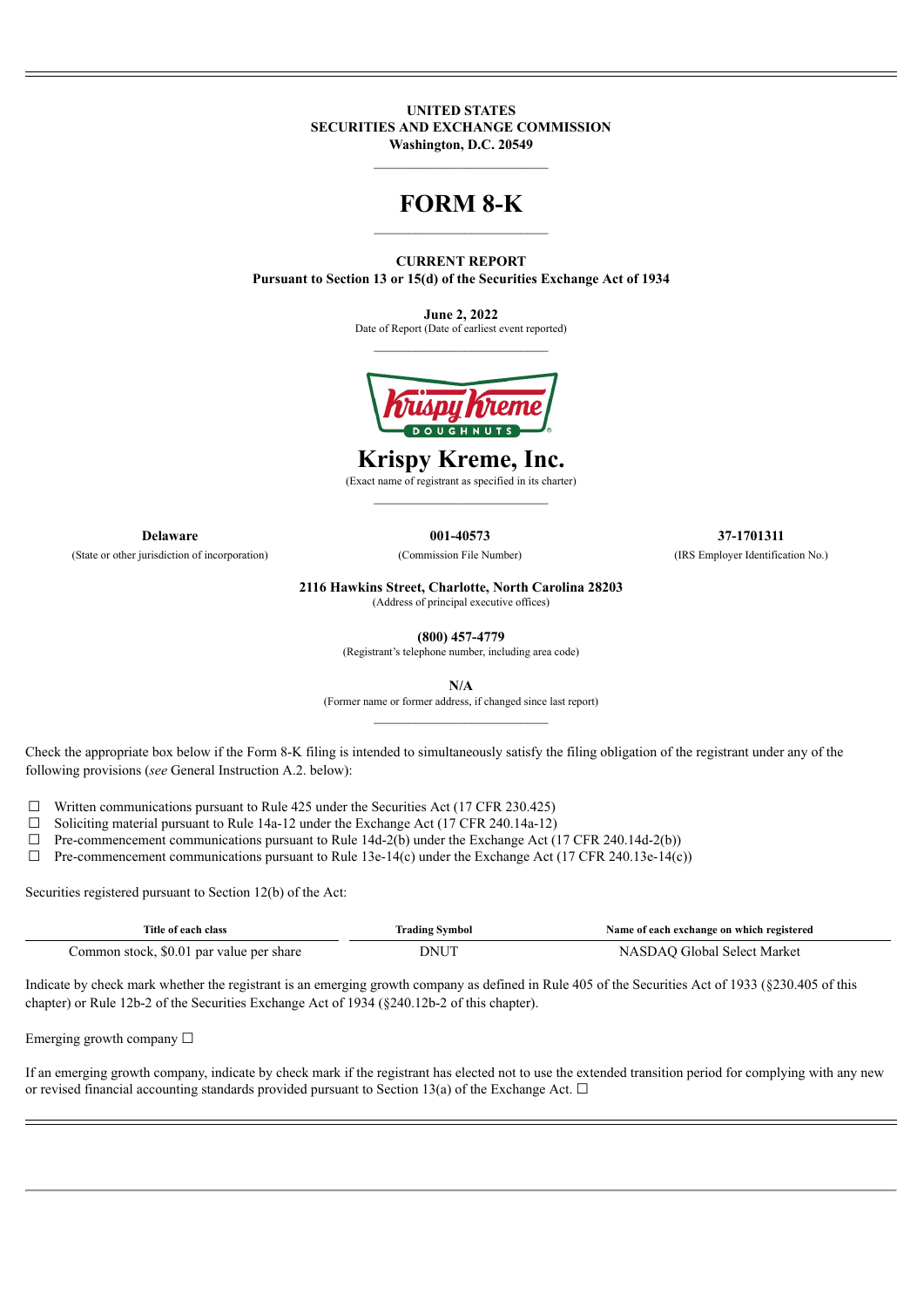## Item 5.02. Departure of Directors or Certain Officers; Election of Directors; Appointment of Certain Officers; Compensatory **Arrangements of Certain Officers.**

On June 3, 2022, the Board of Directors of Krispy Kreme, Inc. (the "Company") promoted Mr. Josh Charlesworth to Global President and Chief Operating Officer, effective immediately. The Company has engaged a leading search firm to identify Krispy Kreme's next Chief Financial Officer and Mr. Charlesworth will remain in the role until a successor is hired. Mr. Charlesworth will continue to report to Mike Tattersfield, President and Chief Executive Officer. The information required by Items 401(b), (d), (e) and 404(a) of Regulation S-K with respect to Mr. Charlesworth is included in our annual proxy statement filed with the U.S. Securities and Exchange Commission on April 18, 2022, and is hereby incorporated by reference herein.

On June 2, 2022, Andrew Skehan, President, U.S. and Canada, informed the Company that he accepted a role as Chief Executive Officer at another organization. Mr. Skehan's resignation will be effective on August 1, 2022. His current responsibilities will be assumed by several members of the Company's leadership team who have deep experience in and knowledge of the business operations.